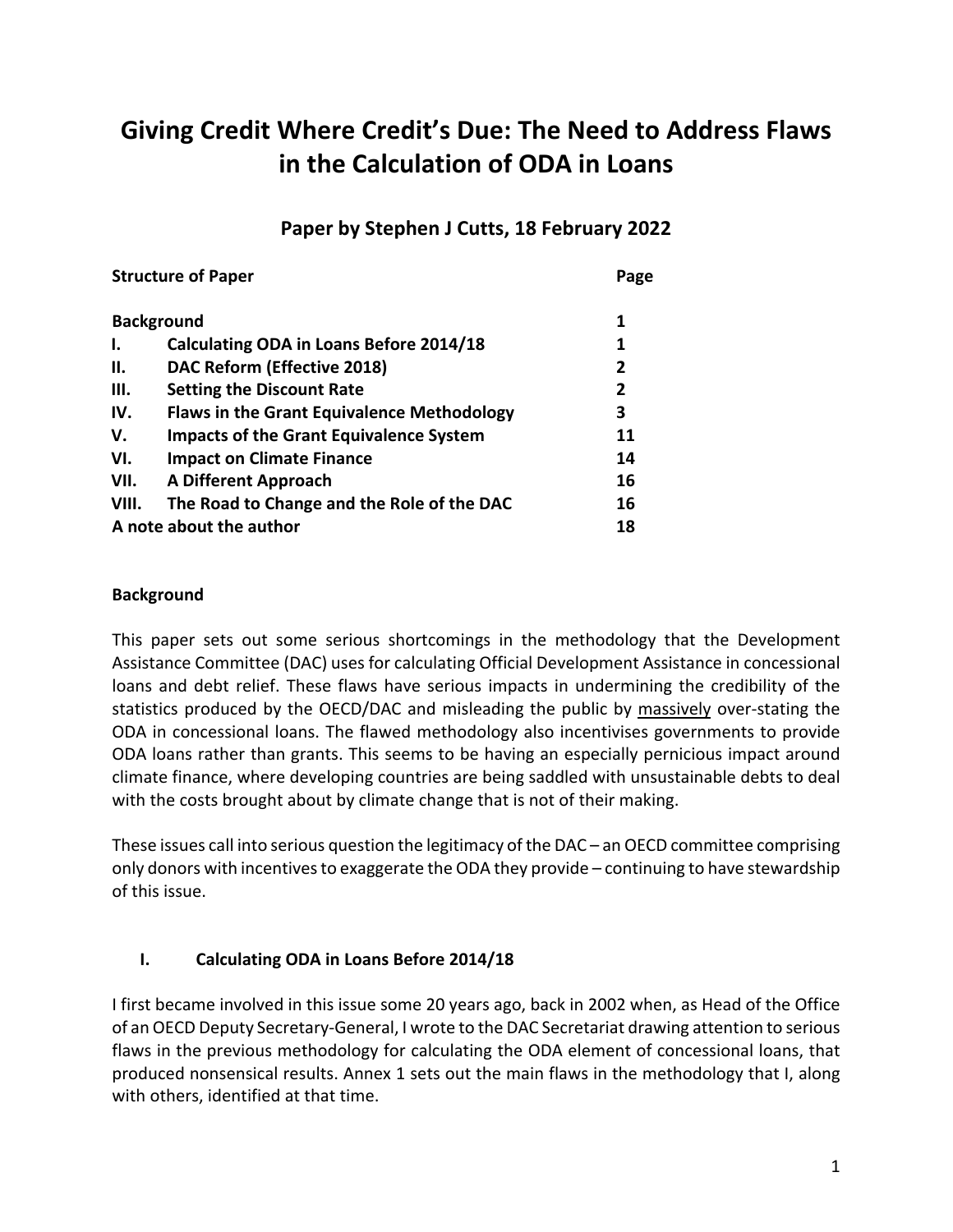Noting that the 10% discount rate, even then, was far too high given prevailing interest rates and long-term bond yields, we proposed a new system whereby only the grant element of a loan would count as ODA, and that lower and differential discount rates should be used in the calculation of that grant element. The proposals were strongly resisted by the DAC Secretariat at the time, vigorously defending the prevailing method as robust, and it was only ditched many years later.

## **II. DAC Reform, 2014 (Effective 2018)**

Against this background, it was a pleasant surprise to learn that DAC members decided, at their 2014 High-Level Meeting, to adopt a new system for measuring ODA, now counting only the "grant element" of loans as ODA and using lower discount rates (both as proposed in 2002), and that this new system would be used as the basis for calculating DAC members' progress towards the well-known 0.7% of GNI target for ODA from 2018 onwards.

However, upon further analysis, there are serious flaws in the new methodology and, ironically, although the DAC claimed at the time of announcing the changes that the "modernised" way of counting ODA provided stronger incentives to use grants<sup>1</sup> it clearly does the opposite. Under the previous system, over its life, every loan yielded a net ODA of zero, regardless of how soft its terms were. While a donor could claim the full-face value of a loan as ODA on disbursement, every repayment of principal was counted as negative ODA, thereby eating away at the initial ODA credit, until it was fully cancelled out. (Interest rate payments were simply ignored as to do otherwise would have resulted in any interest-bearing loan, no matter how low the rate, counting as negative ODA.) This methodology was clearly wrong, but it did incentivise the provision of grants over loans, at least over the longer term.

While counting only the grant element of a loan as ODA is fundamentally the right approach, it is vital under such a system that the discount rate used to calculate that grant element is not set too high. If it is, the financial incentive for donors in terms of measured ODA to provide loans rather than grants is effectively "baked in" for the duration of a loan. Yet this is exactly what the DAC have done.

## **III. Setting the Discount Rate**

Since 2018, the DAC has recorded the grant equivalent of loans as ODA, which in turn the DAC defines as a "measure of donor effort"<sup>2</sup>. Accordingly, the ODA counted for a loan (or the grant equivalent) should be the amount that the loan is expected to cost the donor in financial terms. This means that the discount rate needs to be set at the same level as the interest rate for a loan that the donor would need to cover its costs, and no more. Using such a discount rate, any

<sup>1</sup> https://www.oecd.org/dac/financing-sustainable-development/modernisation-dac-statistical-system.htm

<sup>2</sup> https://www.oecd.org/dac/financing-sustainable-development/development-finance-

standards/officialdevelopmentassistancedefinitionandcoverage.htm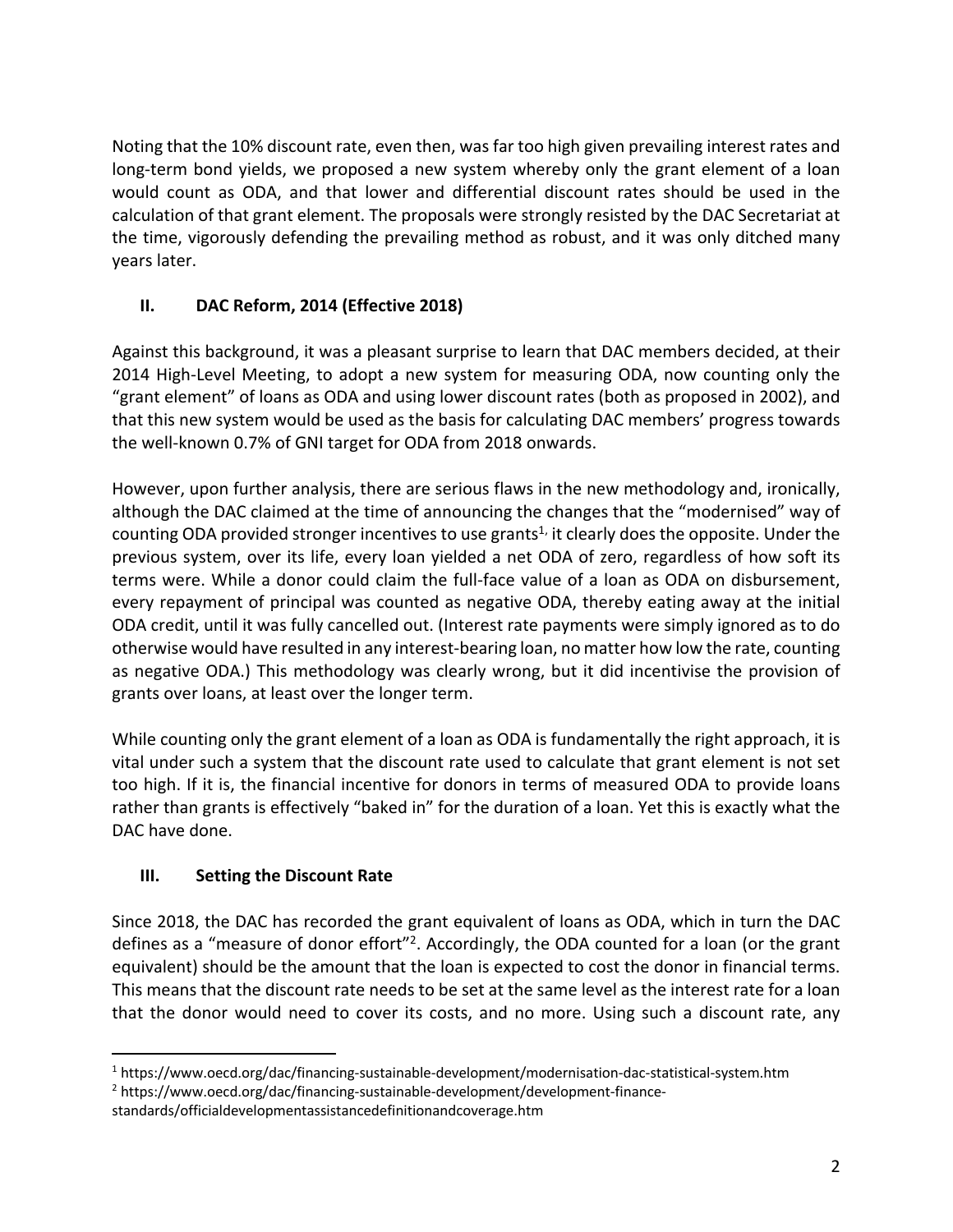shortfall against the face value of the loan in a net present value calculation of future repayments of principal and interest represents the net cost to the government for extending the loan (the donor effort), and any surplus from such a calculation shows the net financial benefit to the donor.

The costs a donor bears in extending a loan comprise two elements:

- The cost of funds for the donor. This is what it would cost the donor to borrow funds on its own behalf.
- The cost of any losses that might occur due to the borrower defaulting on repayments or due to debt relief being needed, whether resulting in the rescheduling of repayments or the forgiveness of part or all of the debt. This is the credit risk.

#### **IV. Flaws in the Grant Equivalent Methodology**

### **Flaw 1: The Use of the IMF's 5% Discount Rate as the "base factor" of the DAC's Discount Rates is Far Higher than Donors' Cost of Funds**

The first cost that needs to be covered in the discount rate is the donor's cost of funds.

In this connection, the DAC has chosen a "base factor of 5% for all currencies and loan periods". The DAC justified this decision by noting that it is consistent with the discount rates that the IMF has used since 2014 for calculating the grant element in its loans<sup>3</sup>.

It is true that in 2013, the IMF decided to move away from using differential discount rates for different currencies and instead agreed to use a uniform discount rate of 5%, which was linked to the historic 10-year average of the US Dollar Commercial Interest Reference Rates (CIRR)<sup>4</sup>.

The IMF explained its organization-specific reasons for doing so in a technical note<sup>5</sup>. These included

- the previous system of using multiple CIRRs for different currencies was complex;
- the reduction in discount rates had pushed up the value of LIC debt and was thereby narrowing the assessed borrowing space of these countries;
- interest rates across different currencies were converging; and
- the IMF was increasingly providing loans in currencies for which CIRRs were unavailable.

None of these justify the decision of the DAC to follow the IMF practice. The DAC is supposed to be measuring the bilateral donor effort in extending loans; it should therefore use discount rates that reflect the funding costs of individual lending governments (which are far below 5% for

<sup>3</sup> (https://www.oecd.org/development/financing-sustainable-development/development-finance-

standards/officialdevelopmentassistancedefinitionandcoverage.htm)

<sup>4</sup> https://www.imf.org/en/News/Articles/2015/09/14/01/49/pr13408

<sup>5</sup> https://www.imf.org/external/np/pp/eng/2013/100413.pdf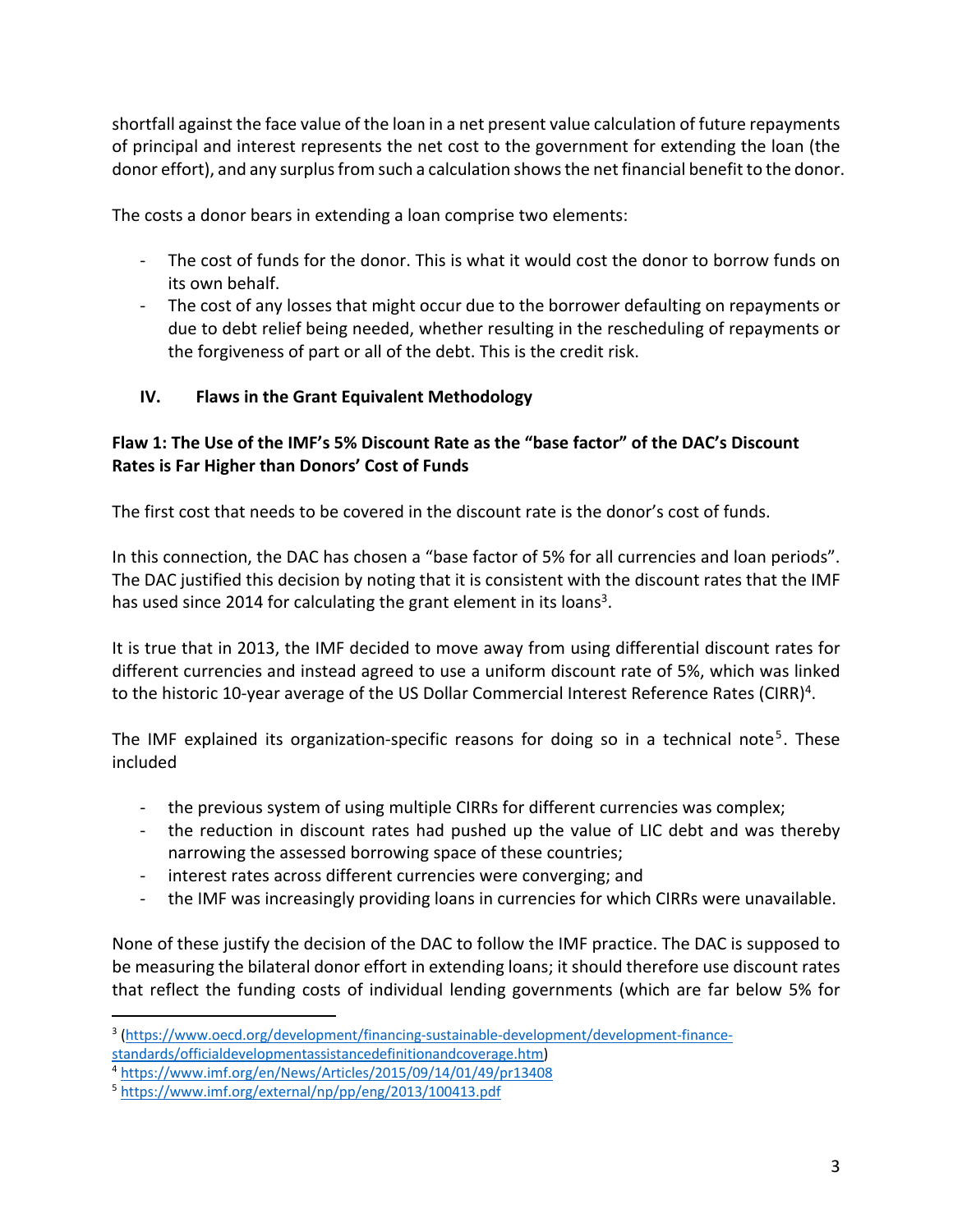almost all currencies) and not a figure based on outdate lending rates in one currency. (Even if a global benchmark were to be approved, it should be set at a much lower figure: the US CIRR between 2012 and now has consistently been much lower than 5% and is currently less than 3%.)

The cost of finance for an individual government borrowing in its own domestic currency is determined by the current yield on its own government bonds at the relevant maturity. These vary between different countries and whether they are borrowing in domestic or foreign currencies. This explains why OECD Governments have since 1991 agreed to use Differented Discount Rates (DDRs) for each individual currency for the purpose of calculating the concessionality level of tied aid loans. These DDRs are updated and published by the OECD on an annual basis.

The DDRs are a much closer approximation of the costs of borrowing for donors. The DDRs are calculated from a 6-month average of Commercial Interest Reference Rates (CIRRs) for each currency (also compiled and published by the OECD), and these CIRRs are, in turn, based on government bond yields. A margin is added, depending on the maturity (duration) of the loan. In fact, CIRRs (and the DDRs) already include an additional margin of 100 basis points (as they are intended to "represent final commercial lending rates in the domestic market of the currency concerned…and should closely correspond to the rate for first class domestic…[and] foreign borrowers.") Accordingly, even DDRs are higher than the true cost of government finance<sup>6</sup>. Nevertheless, as they are accepted by OECD governments as proxies for calculating the concessionality level of tied aid loans, DDRs have been used in the calculations for this paper as a proxy for the cost of funds.

The new DDRs have just been published: https://www.oecd.org/trade/topics/exportcredits/documents/ddr-tad.pdf (also at Annex 8). As can be seen, these discount rates vary significantly but they are, for the most part, far below the 5% base rate currently being used by the DAC.

It is particularly noticeable that the DDRs for the currencies of donors who currently provide a substantial part of their ODA through loans are much lower than 5%. For example, the Japanese Yen DDR ranges between 1.7% and 2.2% (depending on maturity) and the DDR for the Euro (as used by France, Germany, etc.) ranges from 1.3% to 1.8%. Japan, France and Germany are amongst those countries that provide a substantial proportion of their development assistance through loans rather than grants. This is perhaps unsurprising as these countries are highly incentivised to extend loans as they benefit considerably (i.e. receive considerable "unearned credit") from the difference between the much higher discount rate used by the DAC and their own relatively low cost of funds.

 $6$  It is noteworthy that deferred payment of export credit premium fees, which are established from the perspective of the government extending export credits according to WTO rules, are discounted at CIRRs minus the 100 BP margin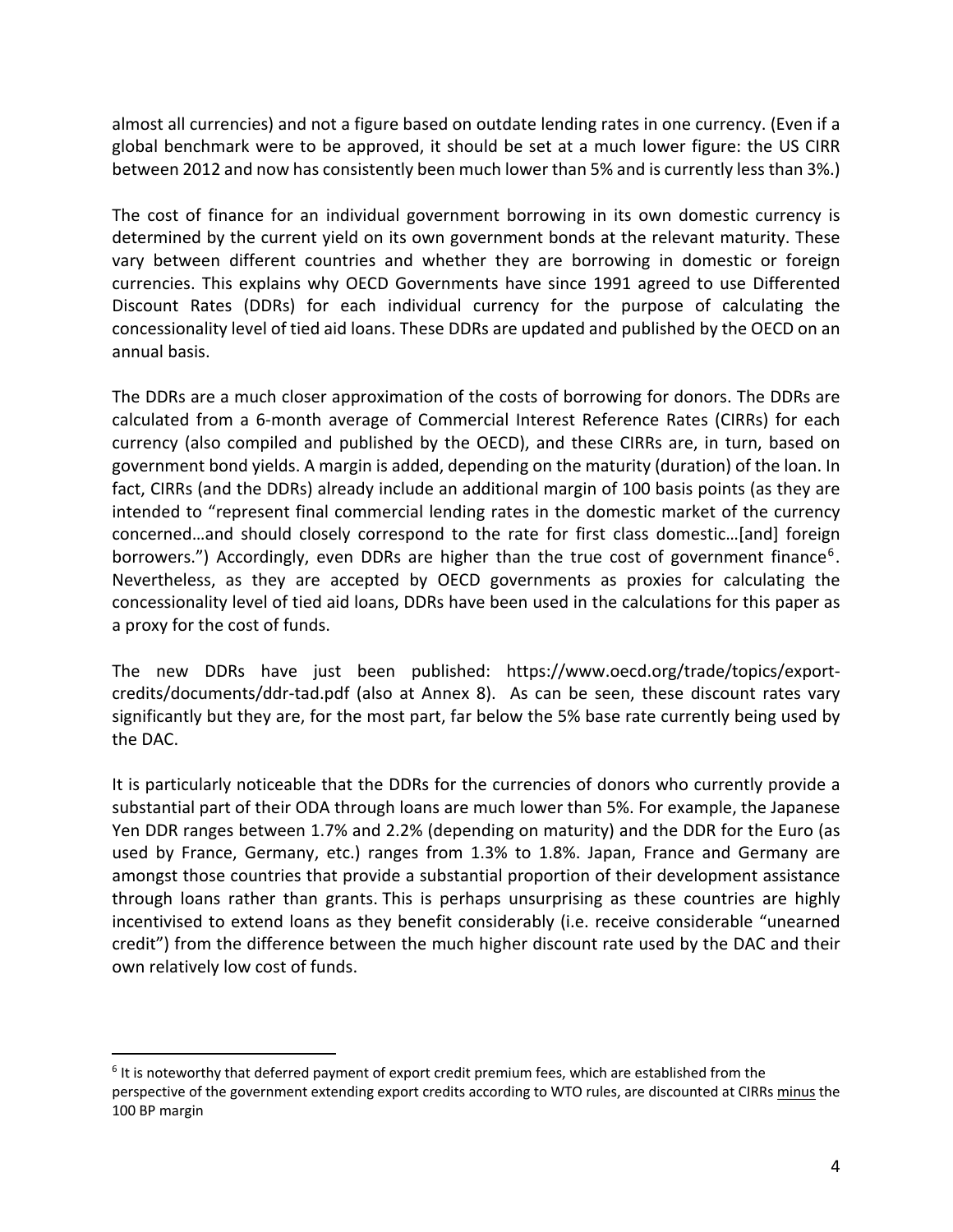By choosing to align itself with the IMF discount rate of 5% instead, for example, of the OECD's own DDRs used to calculate the concessionality level of tied aid loans, the DAC is crediting donors who provide concessional loans with ODA far exceeding the costs and effort those donors incur in extending those loans to developing countries. These DDRs, ideally without the 100 basis points margin in the CIRRs, would be a far more legitimate base factor in the discount rate for determining donor effort than the flat 5% currently used by the DAC.

#### *Recommendation 1: The base factor of 5% in the discount rate is massively inflating the ODA credited for major donors. Discount rates should be differentiated by currency in a way that reflects more accurately the true funding costs of donor governments*

#### **Flaw 2: It is unjustifiable to include an adjustment in the discount rate for credit risk and then also to count the costs of debt relief when it occurs as additional ODA**

The second cost the donor faces in extending the loan is the financial shortfall the donor may suffer due to the borrower not repaying the loan in full, together with agreed interest. This is the credit risk. A commercial lender needs to include a risk premium, payable either as a fee or as an addition to the interest rate spread, to build sufficient reserves to meet the costs of expected future credit risk losses. Government donors have two options: make a risk-related adjustment to the discount rate upfront so that, effectively, donors are counting additional ODA that should equate with the costs of future losses (if the risk pricing is correct); or ignore the credit risk in the discount rate and simply claim additional ODA equal to the costs borne by a donor when debt relief is needed and costs are incurred. (It is noteworthy that the DDRs discussed above include no adjustment for the credit risk of the borrower.) Annex 3 explores these two options as well as a "hybrid" option.

The DAC has decided to adjust the discount rate to account for credit risk. Accordingly, to the base rate of 5% (that is intended to reflect the donor's own cost of finance), the DAC adds a margin of 1% for loans to multilateral institutions (other than global institutions and multilateral banks for which no margin is added as their credit risk is deemed negligible) as well as for bilateral loans to Upper Middle Income Countries (UMICs); 2% for bilateral loans to Lower Middle Income Countries (LMICs) and 4% for bilateral loans to Least Developed Countries (LDCs) and other Low Income Countries (LICs). It is explained, and widely understood, that these "adjustment factors" aim to cover the credit risk, including delayed repayment or the need for debt forgiveness.

On the face of it, an additional charge for credit risk is reasonable – after all, there are additional donor costs and hence effort when a loan is rescheduled or forgiven. Moreover, as shown by the calculations at Annex 9, the adjustments made to the discount rate are probably more than sufficient to account for the credit risk (they are generally higher than the credit risk premium rates for sovereign borrowers charged by export credit agencies, which OECD countries consider adequate to cover long term operating costs and losses - see text under Flaw 3).

However, the inclusion within ODA of what is effectively a risk premium needs to be placed in the context of decisions the DAC made in 2020 concerning the ODA treatment of debt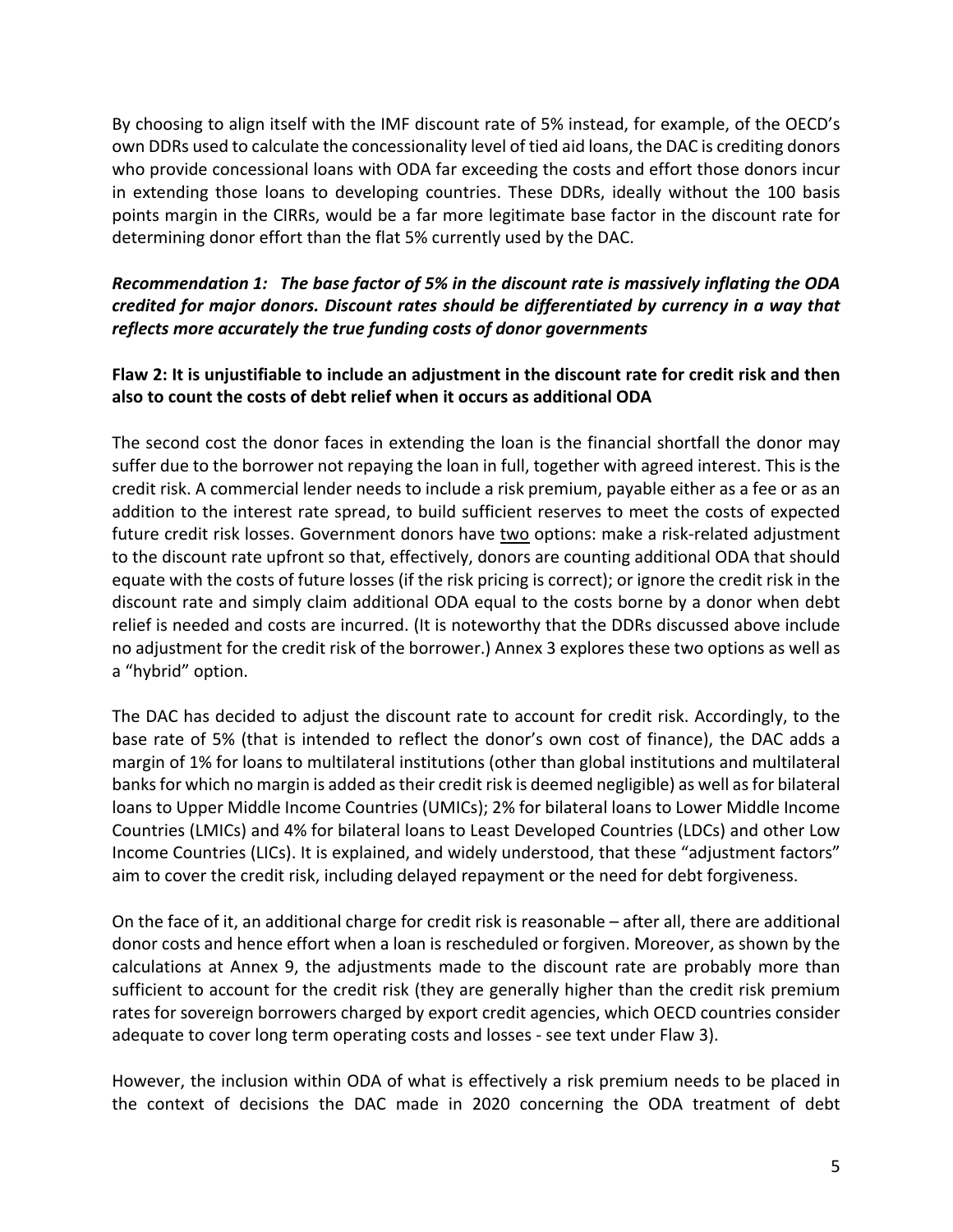rescheduling/forgiveness, and which are explained in a note "Reporting on Debt Relief in the Grant Equivalent System"7. The preamble in the Narrative in section 1.2 in this note recalls that in 2014, the DAC "had agreed that the cost of risk should…not be double counted". However, the decision of the DAC to allow the additional "grant element" incurred for the costs of rescheduling or debt forgiveness does just that.

Adding the costs of debt relief as additional ODA negates the rationale for adding a margin upfront to the discount rate. This is effectively double counting as ODA is being added in the form of risk premiums charged to reflect the credit risk of debt relief and then again for the costs associated with the same debt relief: ODA is effectively being counted twice for the same risk $8$ . Put another way, the DAC's decision to allow the costs of debt relief when it occurs to be added to ODA means that there is no donor effort that is not already being recorded as ODA that would warrant any additional cost that needs to be "credited" upfront as ODA. If additional ODA is going to be credited for the costs of any default, restructuring or loan forgiveness, the need for any credit risk in the discount rate is redundant.

The only limitation to additional ODA counted is that a ceiling is applied so that the new ODA for the additional costs resulting from the debt relief when added to the ODA originally recorded for the loan cannot exceed the face value of the loan<sup>9</sup>. In other words, the total ODA for a loan can never exceed the ODA value of a grant of an amount equivalent to the face value of the loan, regardless of the level or timing of any debt relief. However, this caveat neither negates nor significantly mitigates the double-counting problem.

Annex 2 to this paper offers detailed rebuttal of the DAC's justification and explanations for its decision to allow debt relief to count as additional ODA while maintaining the risk adjustment in the discount rate.

*Recommendation 2: The double-counting of risk by scoring ODA both for assuming the risk of non-repayment up-front and again for bearing the cost of actual non-repayments should be stopped.*

**Flaw 3: The assumption that credit risk is closely correlated with World Bank Income Classification is flawed**

<sup>7</sup> https://www.oecd.org/dac/financing-sustainable-development/development-finance-standards/Reporting-Debt-Relief-In-Grant-Equivalent-System.pdf

<sup>8</sup> https://www.cgdev.org/blog/measuring-oda-four-strange-features-new-dac-debt-relief-rules Euan Ritchie's article for the Centre for Global Development explores the double-counting and other "strange features" of the debt relief rules in some detail.

<sup>&</sup>lt;sup>9</sup> Minor point, but this caveat ignores the time value of money. A 10-year loan with a single bullet repayment including accrued interest, forgiven at year 10 DOES involve more donor effort at the time of forgiveness than the original nominal face value of the loan at year 10.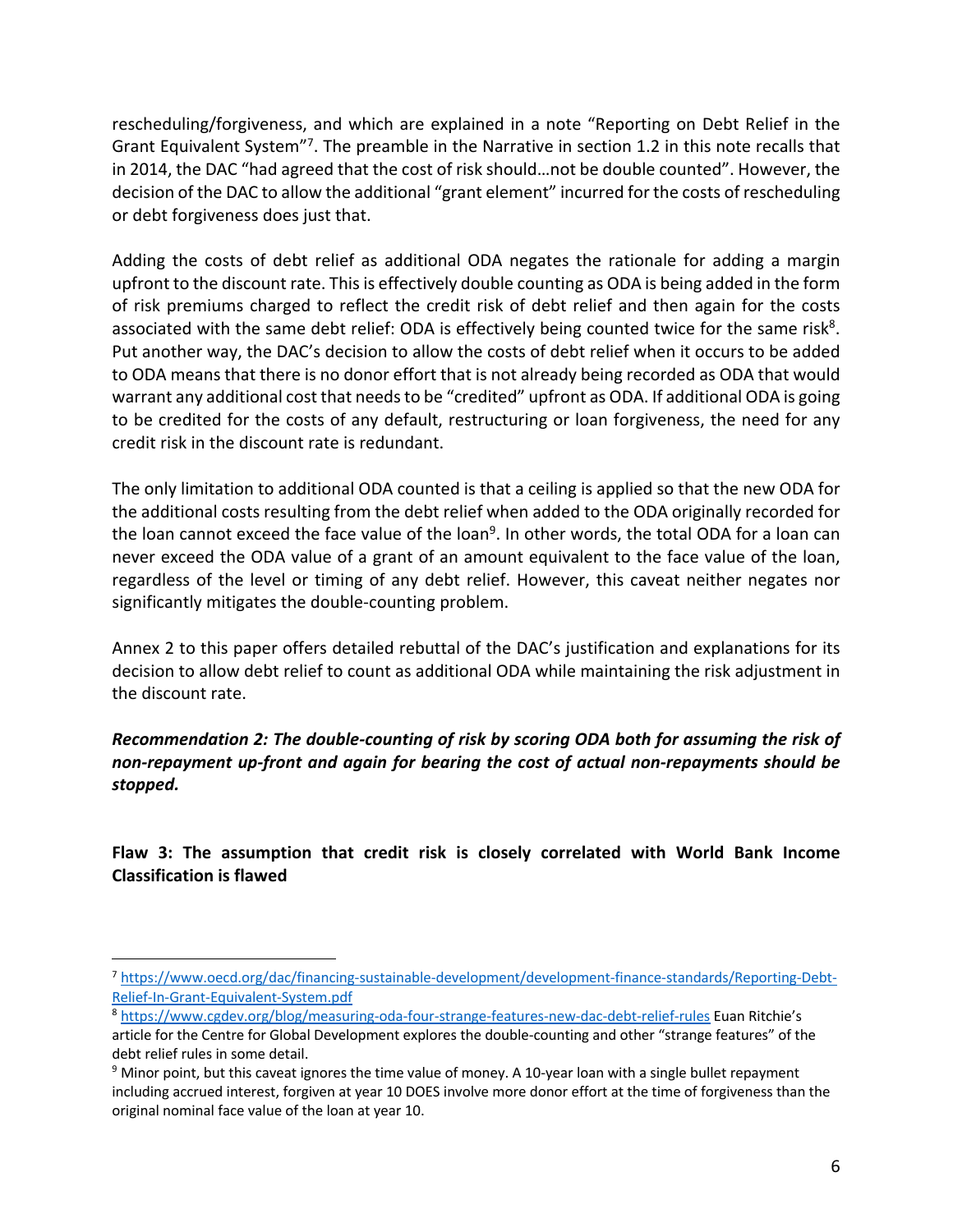Discussion of this issue needs to be heavily caveated because, as explained in the preceding paragraphs, there is no justification for the DAC adding any spread for credit risk to the discount rate for calculating ODA, when it has separately decided that the costs of any debt relief, whether rescheduling or forgiveness, will count as additional ODA.

Nevertheless, it is important to examine the assumptions the DAC makes about credit risk. Firstly, because the decision to allow the costs of debt relief as additional ODA could be reversed; and secondly because even if that decision stands and the credit risk adjustment in the discount rate is removed, there is a risk of under-counting ODA that needs to be addressed. This might occur for a loan where the interest rate is insufficient to cover the credit risk in full, yet the loan does not qualify as an ODA loan due to its low or even negative grant element. Such loans would need to be tracked and the uncovered share of the credit risk assessed, as this share would need to be applied to the costs of any debt relief $10$  and counted as additional ODA.

With respect to its assessment of credit risk, in its Grant Equivalent system, as noted above, the DAC adds an adjustment factor for credit risk of 1% for UMICs, 2% for LMICs and 4% for LDCs and other LICs. This therefore assumes that countries in these economic groups defined by income<sup>11</sup> have a broadly similar credit risk. This assumption is wrong.

While the DAC recognizes the need to monitor experience over time "to reflect evidence gathered on risk<sup>"12</sup> it has seemingly overlooked data from the major credit rating agencies (such as Fitch, Moodys and Standard & Poors). Perhaps more pertinently, it has not taken into account the results of the extensive work on country credit risk undertaken by the Participants to the Export Credit Arrangement supported by the OECD's own Export Credits Division. The results of this work, which are regularly updated, are highly relevant for the DAC's methodology. Accordingly, it is useful to set out the process and rationale in brief.

The Subsidies Code of the World Trade Organisation (WTO) requires that premiums are collected when any Government provides official export credit support. These premiums must be riskrelated and sufficient to cover the risk of future losses $^{13}$ .

 $10$  Simple example: loan with interest rate of 4%, where donor cost of funds 1% and credit risk deemed to be 4%, only 75% of the credit risk is being covered. Therefore, it would be justifiable to allow, on a quota share basis, 25% of the costs of debt relief as additional ODA.

<sup>11</sup> https://datahelpdesk.worldbank.org/knowledgebase/articles/906519-world-bank-country-and-lending-groups <sup>12</sup> Section 1.2, https://www.oecd.org/dac/financing-sustainable-development/development-financestandards/Reporting-Debt-Relief-In-Grant-Equivalent-System.pdf

 $13$  Item j of the Illustrative List of Export Subsidies prohibited under the WTO Agreement on Subsidies and Countervailing Measures: *"The provision by governments (or special institutions controlled by governments) of export credit guarantee or insurance programmes, of insurance or guarantee programmes against increases in the cost of exported products or of exchange risk programmes, at premium rates which are inadequate to cover the long-term operating costs and losses of the programmes."*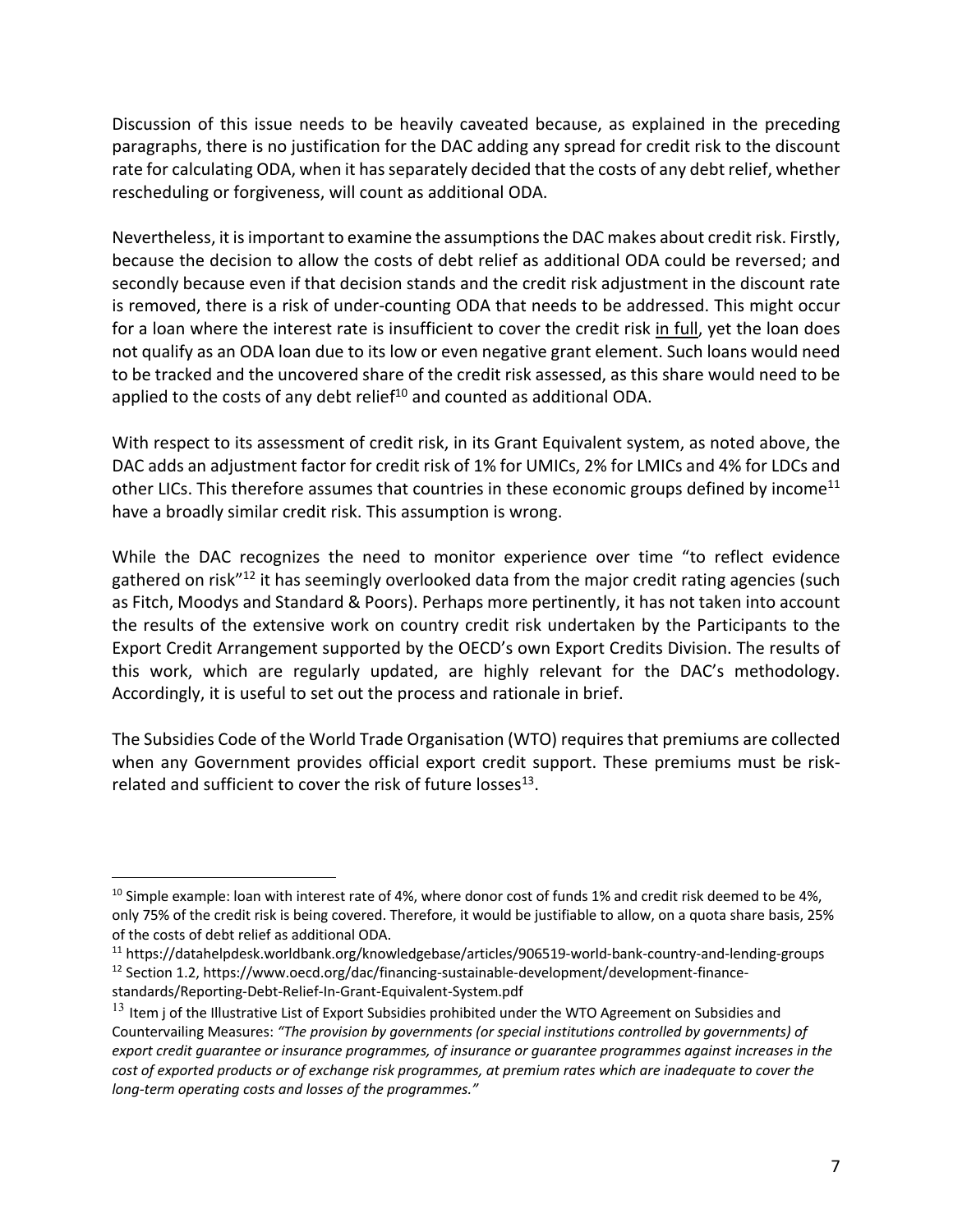Given this requirement, Country Risk Experts (CREs) representing the Participants to the Arrangement on Officially Support Export Credits developed a Model some 25 years ago for assessing country risk for virtually all developing countries, and a process for adjusting the results of that model as deemed appropriate by a group of highly experienced country risk experts from the OECD Governments who comprise the Participants to the Export Credit Arrangement<sup>14</sup>.

A full explanation of the methodology for assessing country risk and the placement of countries into seven different risk categories is set out on the OECD website<sup>15</sup> and summarized in Annex 4.

The resultant country risk classifications are made public by the OECD Secretariat; the latest listing is here: https://www.oecd.org/trade/topics/export-credits/documents/cre-crc-currentenglish.pdf.They have been reproduced, by country category, at Annex 5.

The outcomes of the country credit risk methodology show clearly that the DAC approach of equating the different income categories of countries with their credit risk is flawed. The correlation is not strong. While it is true that all LICs and LDCs fall within Categories 6 and 7 (the highest credit risk), UMICs and LMICs are scattered across the different risk categories. Specifically, UMICs are found in Groups 2 through 7 and LMICs are found in Groups 3 through 7. By way of example, the Country Risk Experts assess that the country risk of Iraq (a UMIC in Group 7) requiring debt relief or defaulting on a loan is far higher than that of Botswana (another UMIC in Group  $3)$ <sup>16</sup>.

It would make far more sense for the DAC to use the Country Risk Categories published by the Export Credits Division than relying on World Bank Income categories.

Although the OECD does not publish the minimum premium rates that are calculated through this process, some National Export Credit Agencies do. The following implied risk spreads have been calculated based on the up-front risk-related premium rates that US Eximbank charges for an illustrative 10-year loan (see Annex 9) to a sovereign borrower, which conform with the Export Credit Arrangement's disciplines. For the sake of comparison, this table shows how many countries from each World Bank income group fall in each country category.

 $14$  It is worth noting that these experts are from the same governments that comprise the DAC (except that Turkey is not a member of the DAC and New Zealand is not a member of the export credit Participants).

<sup>15</sup> https://www.oecd.org/trade/topics/export-credits/arrangement-and-sector-understandings/financing-termsand-conditions/country-risk-classification/

 $16$  To show the spread, UMICs: two in category 2, seven in category 3, eight in category 4, nine in category 5, nine in category 6 and 13 in category 7. LMICs: four in category 3, one in category 4, seven in category 5, 18 in category 6 and 15 in category 7. See Annex 5.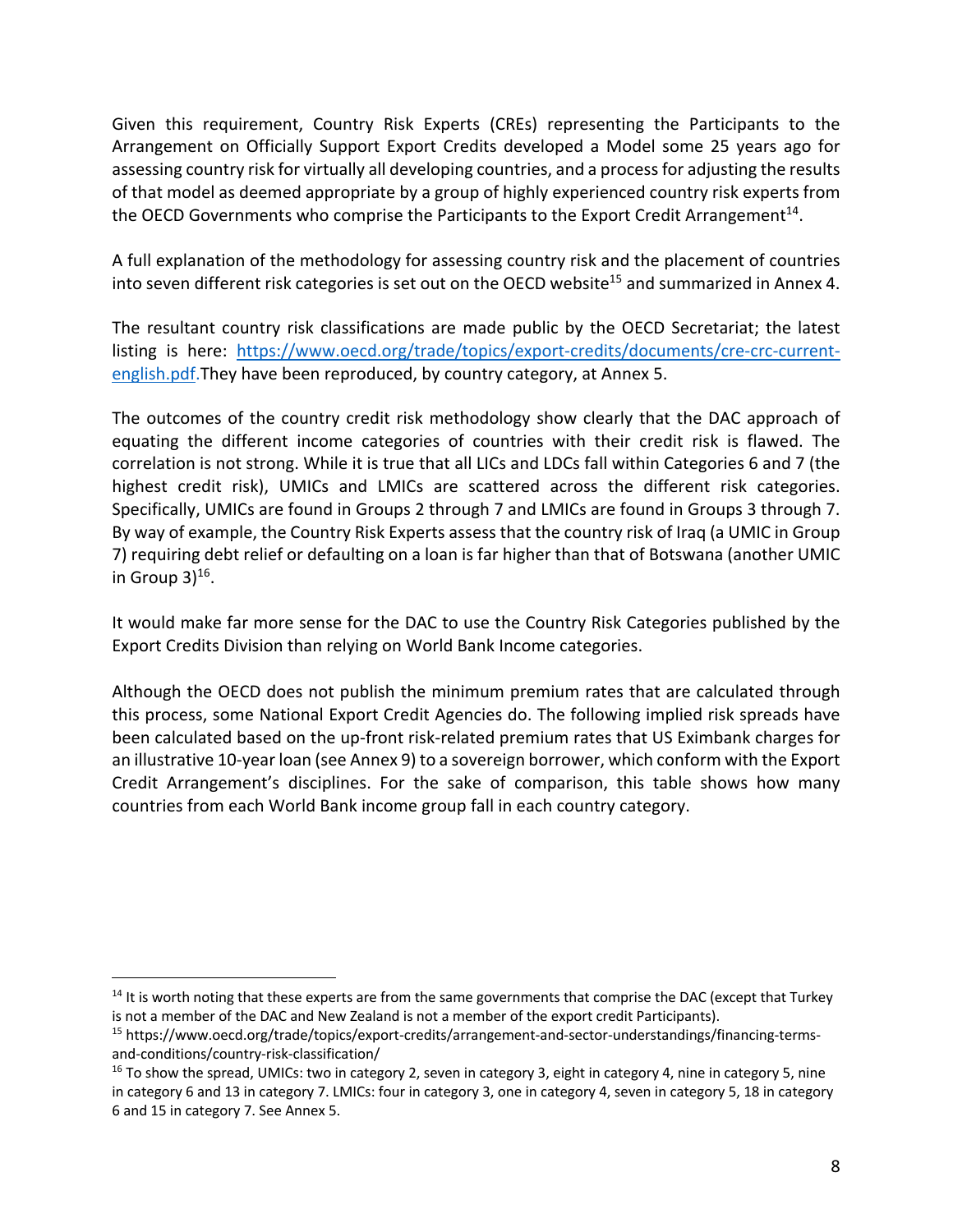| Country        | Risk-         | HICs (not      | <b>UMICs</b> | <b>LMICs</b> | <b>LICs</b> |  |
|----------------|---------------|----------------|--------------|--------------|-------------|--|
| Risk Cat.      | related       | <b>ODA</b>     | 1% spread    | 2% spread    | (including  |  |
|                | spread        | eligible)      | (DAC)        | (DAC)        | LDCs) 4%    |  |
|                | $(MPRs)^{17}$ |                |              |              | spread      |  |
|                |               |                |              |              | (DAC)       |  |
|                | 0.25%         | 1              | $\Omega$     | 0            | 0           |  |
| $\overline{2}$ | 0.48%         | 4              | 2            | 0            | 0           |  |
| 3              | 0.79%         | 3              |              | 4            | 0           |  |
| 4              | 1.22%         | $\overline{2}$ | 8            |              | 0           |  |
| 5              | 1.73%         | 1              | 9            | 6            | 0           |  |
| 6              | 2.22%         | 3              | 9            | 18           | 4           |  |
|                | 2.85%         |                | 13           | 15           | 24          |  |

Although produced for a different purpose (export credits rather that ODA loans), these risk premiums result from assessments of the same credit risks being proxied through the risk spreads implicit in the adjustment factors used in the DAC's discount rates. Incidentally, this analysis drawing on premiums charged by US Eximbank consistent with the rules of export credits also suggests that the risk spreads used by the DAC are not inadequate to cover the credit risks of ODA loans<sup>18</sup>. In fact, they seem rather excessive. What is certain is that because of the income category system used, the credit risk for some countries is being significantly over-priced, while for others the risk spread is inadequate.

#### *Recommendation 3: Any adjustment to the discount rate to account for credit risk needs to reflect more accurately the different level of risks of borrowing developing countries.*

#### **Flaw 4: The reduction in the minimum grant element to qualify as ODA for loans to LMICs and UMICs means that low risk loans at quasi-commercial rates would now yield ODA credit**

Under the previous system, the minimum grant element for a loan to qualify as ODA, regardless of the recipient country, was 25%. The new minimum requirement of 45% grant element for a loan to an LIC or LDC means that the donor must provide softer terms under the new methodology than previously for a loan to qualify as ODA<sup>19</sup>.

<sup>&</sup>lt;sup>17</sup> The calculations of the risk spreads from Eximbank's premium rates have been calculated for the US Dollar. For those currencies that have lower CIRRs (e.g. the Euro and the Japanese Yen), the spreads would be even lower (because the Export Credit Participants have agreed that premium fees paid after the starting point of credit should be discounted at the relevant CIRR minus 100 basis points).

<sup>18</sup> https://www.cgdev.org/publication/mismeasuring-oda-how-risky-actually-are-aid-loans-0 In this paper, Euan Ritchie observes that, based on past data, the implied credit risks may be considerably overstated in the DAC discount rates, further exaggerating the ODA in concessional grants. The analysis of OECD Country Risk Experts supports his view.

 $19$  This does not however mitigate the over-counting of ODA in loans to these countries, as the full value of the "grant equivalent", inflated by an unjustifiable 9% discount rate, is counted as ODA – not just the level of the grant element above the 25% hurdle.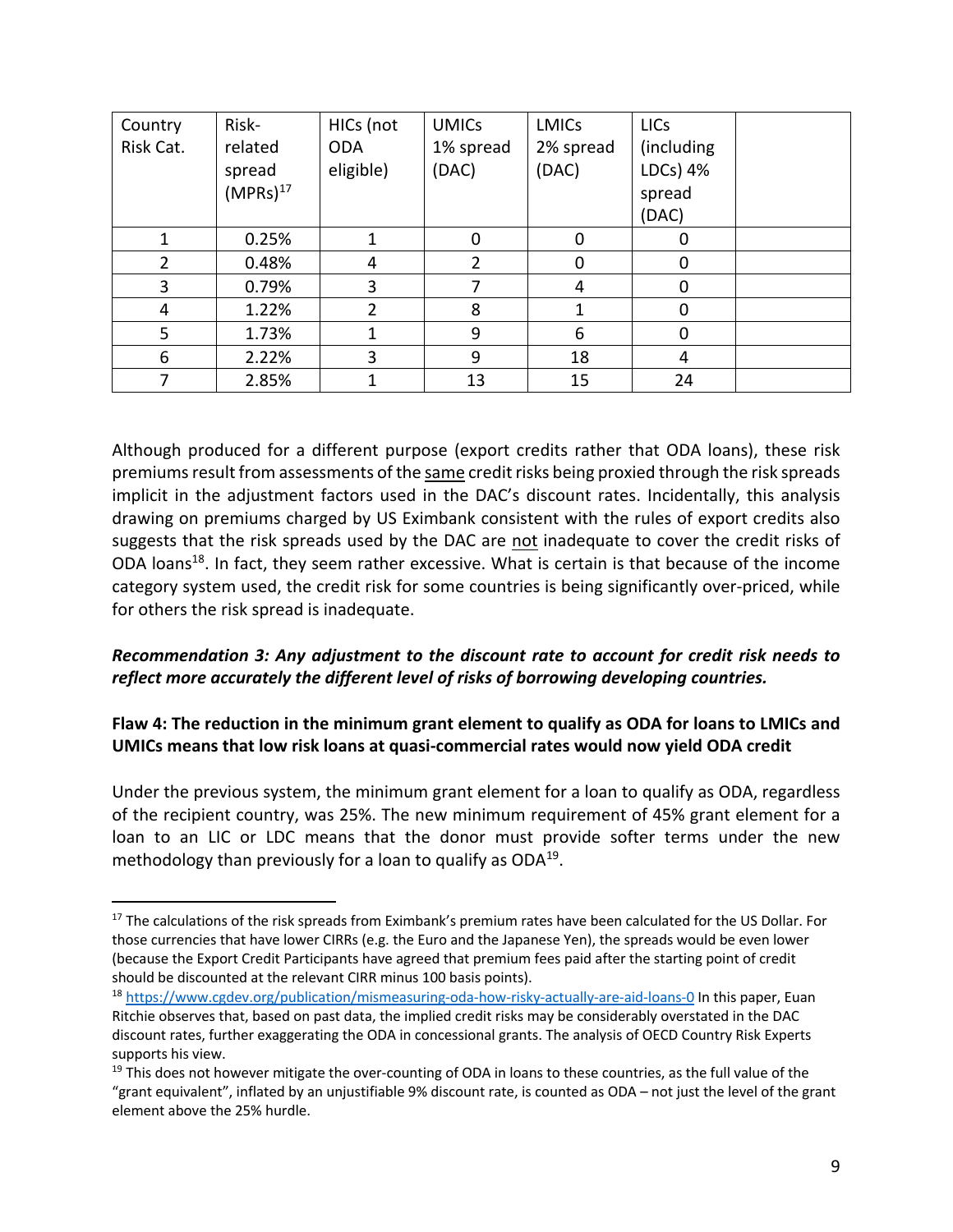However, for LMICs and UMICs, the minimum grant element has been reduced from 25% to 15% and 10% respectively.

Combined with the excessively high discount rates in the new methodology, this now makes it possible for a donor to provide loans at relatively high rates of interest, comparable with those of a commercial loan, and for the loan to yield ODA (see annex 7 for examples of how easy it is for even profitable loans to result in ODA credits for the donor).

The problem is not with the hurdle rate per se, but how it enables donors to take advantage of the high discount rates to register loans as ODA-eligible without "donor effort".

*Recommendation 4: The current rules stipulating minimum grant element for a loan to qualify as ODA should be re-examined in the context of broader reform to the methodology for counting ODA in concessional loans.*

**Flaw 5: Debt relief for non-ODA claims (OOF, export credits and private flows at market terms) is wrong: 1) many of these loans are not for development purposes and 2) debt relief involves no donor effort as it is funded by the developing countries themselves.**

The DAC makes the following case for counting the costs of debt relief for non-ODA loans as new ODA:

*"As no ODA grant equivalents will have been recorded for the original claims, the donor effort involved in concessional debt relief (forgiveness and concessional rescheduling) of non-ODA claims should give rise to ODA equivalents."20*

There are (at least) two major flaws in this reasoning.

The first is that many of these loans are for projects that do not meet the DAC's own definition of ODA:

"**Official development assistance** (ODA) is defined by the OECD Development Assistance Committee (DAC) as having "the promotion of the economic development and welfare of developing countries as its main objective"<sup>21</sup>.

<sup>&</sup>lt;sup>20</sup> https://www.oecd.org/dac/financing-sustainable-development/development-finance-standards/Reporting-Debt-Relief-In-Grant-Equivalent-System.pdf

<sup>21</sup> https://www.oecd.org/dac/financing-sustainable-development/development-financestandards/officialdevelopmentassistancedefinitionandcoverage.htm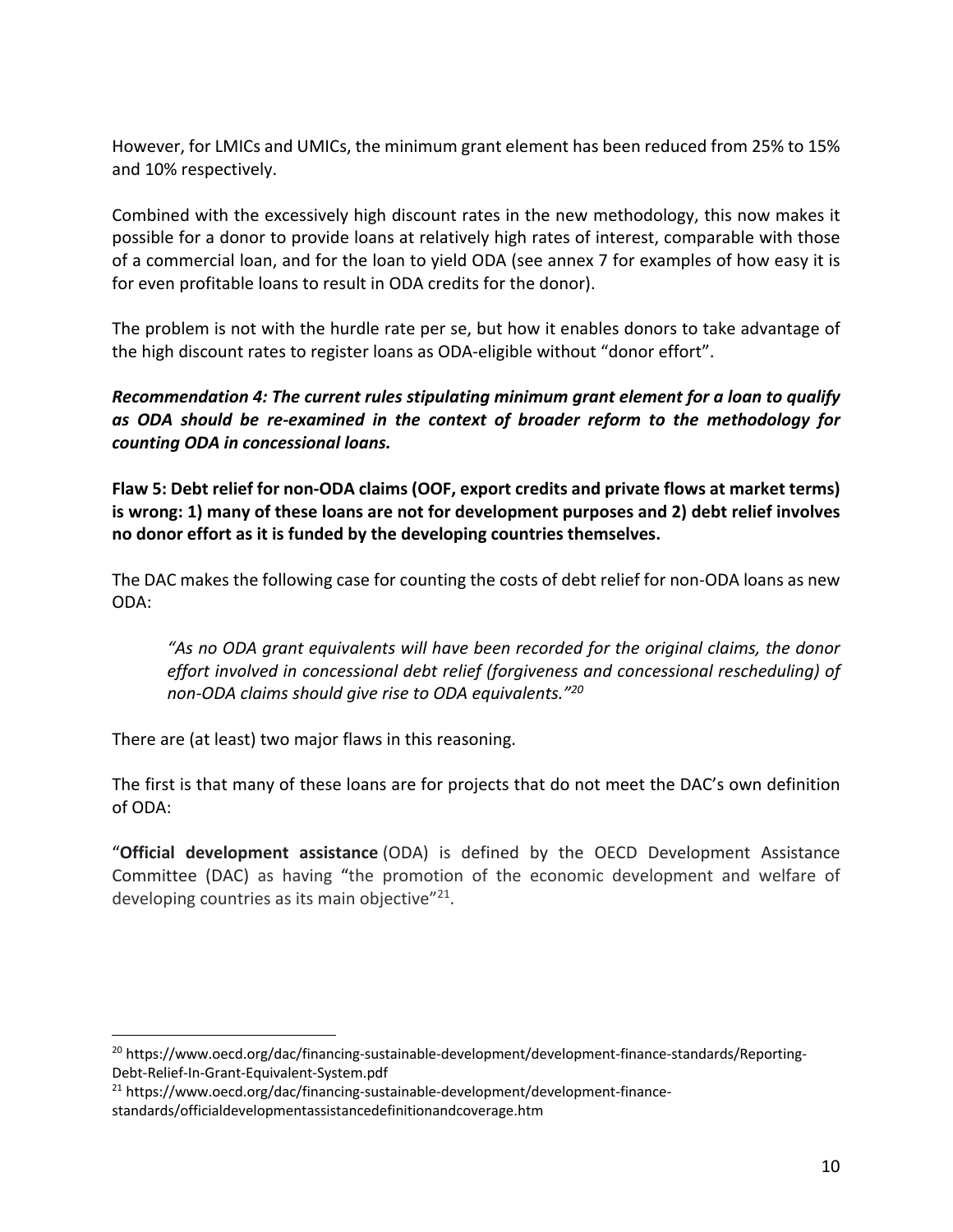Yet some of the loans may even be for "unproductive expenditure"<sup>22</sup> or other projects that do not contribute positively to development $^{23}$ .

It is not clear why the costs associated with debt relief for loans that would not themselves qualify as development assistance (even if they met the grant equivalent criteria) should then count as ODA. As asked pithily by Jorge Rivera in his article, "Why the DAC's latest move is bad for development"24, "*If loans were not for development purposes when they were first given, why should they be counted as aid when they are forgiven?*"

Secondly, and perhaps even more fundamentally, recipient countries (the borrowers of these loans) pay risk premiums to cover the risk of debt relief and its costs, and (for export credit loans and guarantees at least) these have been set at rates that have been deemed by OECD governments as adequate to cover long term operating costs and losses (a requirement under the WTO Subsidies Code). Therefore, the DAC is effectively allowing donors to claim ODA credit for debt relief costs that have been funded through the risk premiums paid by commercial exporters, and invariably passed on to developing countries in the prices they pay for the goods and services supplied. Given there is no "donor effort" and no cost to the taxpayer, no ODA should be counted.

## *Recommendation 5: The practice of allowing the costs of debt relief for non-ODA loans where the estimated credit risk has been covered in the cost of such loans to the borrower should cease*

## **V. Impacts of the Grant Equivalent System**

The previous methodology of counting principal payments as ODA and then repayments of principal as negative ODA was fundamentally flawed, conceptually and in practice. And it would be wrong to say that there are NO benefits of the new system for counting ODA over the previous methodology:

- The new system, unlike the old, does reward greater donor effort in one loan compared with another with more ODA credit (which wasn't the case previously).
- The higher minimum grant element requirement for a loan to an LIC/LDC to qualify as ODA does require greater effort from a donor to clear this hurdle than under the old methodology.

This paper is not intended as an attack on ODA loans. Indeed, it is recognised that they bring important benefits: they increase development country ownership; arguably improve the fiscal

<sup>22</sup> https://www.publishwhatyoufund.org/2020/09/debt-relief-as-oda-why-its-looking-bad-for-aid-transparency/

This paper by "Publish What You Fund, The Global Campaign for Aid and Development Transparency" notes the "strong moral case" for not counting write-offs for loans for military equipment etc as ODA.<br><sup>23</sup> This has been amended from the original paper, as it has been pointed out that the DAC counts relief of military

equipment only as OOF - see para 85 https://one.oecd.org/document/DCD/DAC/STAT(2020)44/FINAL/en/pdf <sup>24</sup> https://www.one.org/international/blog/dac-latest-rules-bad-for-aid/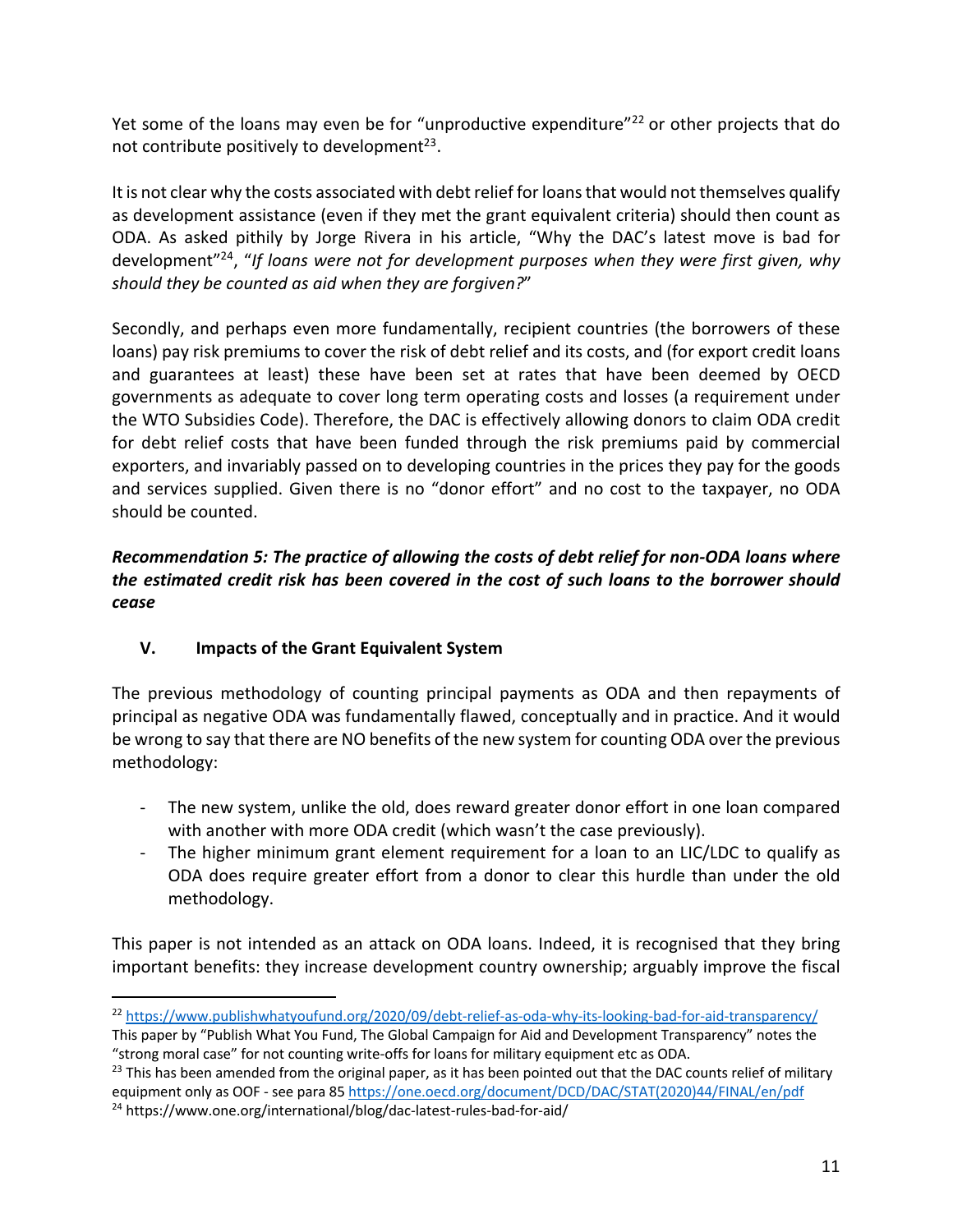discipline of the recipient; can help to make scarce ODA funds go further; and enable the recycling of loan repayments into other ODA loans or grants<sup>25</sup>. And the previous methodology needed to be changed: the counting of ODA of a loan at its full face-value at disbursal but then deducting ODA for all repayments of principal meant that every ODA loan, regardless of the softness of its terms, always ended up yielding zero ODA. This unfairly disincentivised loans (at least over the long term).

However, the methodological flaws of the grant equivalent system that the DAC has introduced and that are outlined above have serious negative impacts.

Firstly, the donor effort of those countries that provide aid in the form of loans is being massively exaggerated, thereby fatally undermining any credibility in the ODA figures released by the OECD. Taxpayers are being seriously misled.

Secondly, many loans that currently qualify as ODA entail little or no donor effort (as would be shown if more rational discount rates were used). Indeed, the reduced minimum grant element requirement for loans to LMICs and UMICs raise the prospect of "donors" receiving ODA credit for extending loans on commercial terms.

Thirdly, the current system massively incentivises loans over grants: for the equivalent "donor effort" (in terms of cost to taxpayer), loans yield much more ODA than grants. Incentivised by the new system, bilateral loans have risen enormously since the Grant Equivalent methodology has been implemented. In its report about ODA in 2020 (a year in which total ODA rose by just 3.5% in real terms, the OECD noted that "Bilateral sovereign loans by DAC members on a grant equivalent basis increased by 38.7% in real terms compared to 2019."26

Fourthly, at a time of rising global interest rates and increased debt stress among many developing and transition economies, arguably the DAC methodology (and loan-pushing by donors) is helping to fuel an impending debt crisis, and countries are being encouraged to overborrow. According to the Jubilee Debt Campaign, 54 countries across the world are currently suffering from a debt crisis<sup>27</sup>. And the latest World Bank/IMF Debt Sustainability Analysis of Low Income Countries<sup>28</sup> shows that out of the 69 countries listed, 38 are either "in distress" or at "high risk" of overall debt distress, and a further 20 countries are at moderate risk of debt distress.

Fifthly, ODA is being counted with no justification for debt relief for export credits and other loans that may bring little or no developmental benefit when such debt relief has been funded by developing countries through the risk premiums they have paid. Accordingly, such debt relief

<sup>25</sup> http://devinit.org/wp-content/uploads/2013/09/ODA-loans-discussion-paper-v1.0-22.pdf

<sup>26</sup> https://www.oecd.org/dac/financing-sustainable-development/development-finance-data/ODA-2020-detailedsummary.pdf

<sup>27</sup> https://data.jubileedebt.org.uk

<sup>28</sup> https://www.worldbank.org/en/programs/debt-toolkit/dsa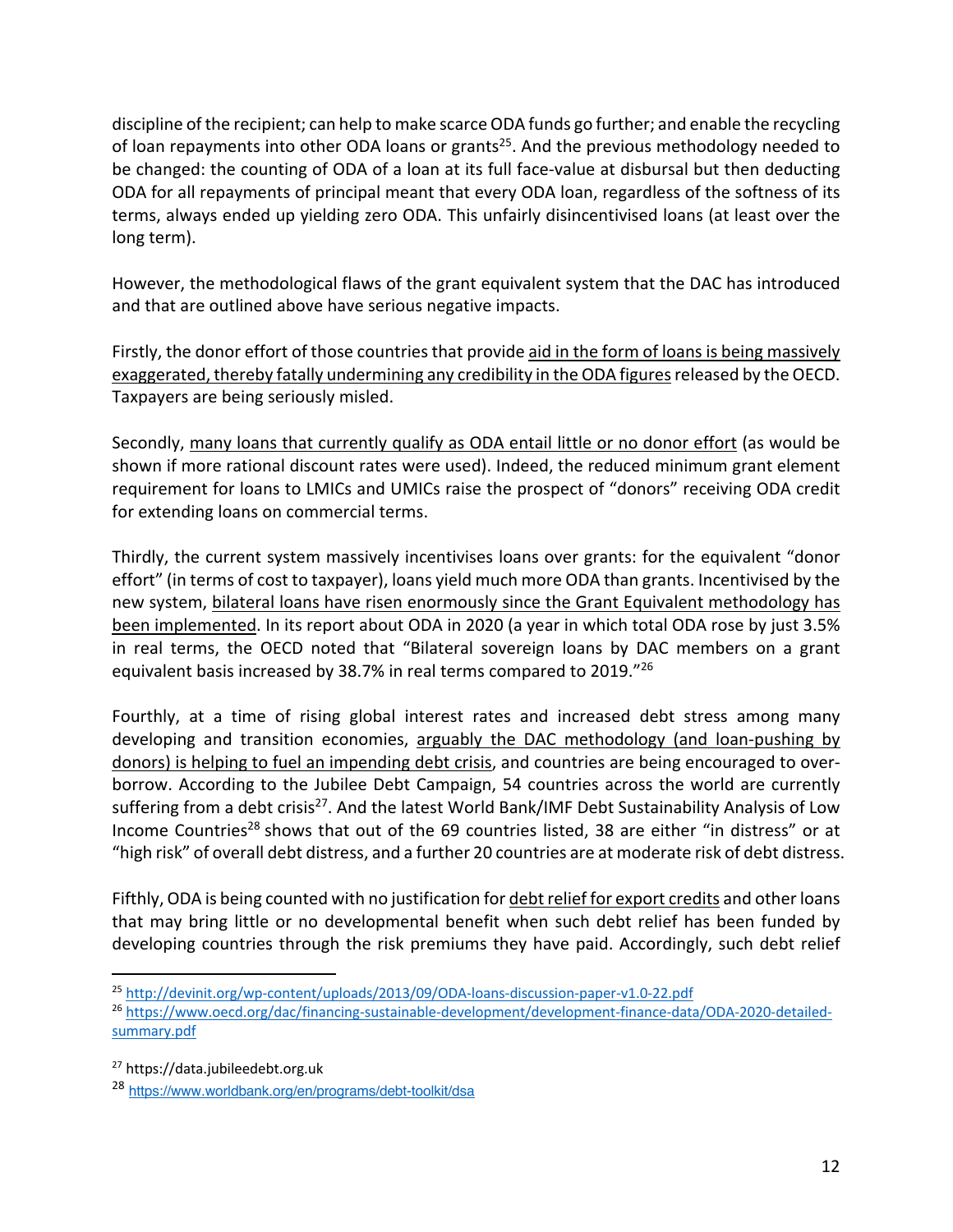entails no cost to the donor countries, no donor effort and is for projects that may have no development benefits.

#### **Illustration of the Magnitude of Over-Counting**

Without yet having details of ODA loans in 2020, it is not possibly to make an accurate assessment of the aggregate over-counting of ODA due to the flaws in the DAC methodology. However, the DAC reported<sup>29</sup> in April 2021 that the "Bilateral Grant equivalent of loans" in 2020 amounted to around US\$ 13 billion. It seems safe to assume that the actual donor effort, measured using a discount rate that approximates to the cost of funds (and even adding a reasonable risk-related adjustment), is a small fraction of that figure.

Annex 7 illustrates the likely magnitude of the problem. Four loan scenarios are considered and the compared, all using the DAC's own tool<sup>30</sup> for calculating ODA (only plugging in more robust discount rates):

i) 30-year loan from Japan to Indonesia for Yen 100 million (approximately Euros 780k) at an interest rate of 1% and 10-year grace period.

Under the DAC system, this yields ODA of 61.66% or more than Yen 61.5 million Yet the donor effort using the OECD's DDRs is around just 17.54% or Yen 17.5 million Even if one adds the credit premium calculated by the OECD Country Risk Experts (which one shouldn't in light of the DAC decision to count debt relief as additional ODA), the donor effort is just 30.32%<sup>31</sup>.

ii) 10-year loan from Germany to India for Euros 5 million at an interest rate of 3% and a 1-year grace period.

DAC calculates this as yielding 17% ODA, more than Euros 850,000 Yet donor effort using DDR shows that this loan actually results in a net gain for the German taxpayer of 8.88%, pocketing some Euros 444k for the donor Adding the credit premium in this case still results in small positive grant element of 4.72%.

iii) 15-year loan from France to Algeria for Euros 1 million at an interest rate of 4% and a 1-year grace period

<sup>&</sup>lt;sup>29</sup> https://www.oecd.org/dac/financing-sustainable-development/development-finance-data/ODA-2020-detailedsummary.pdf

<sup>&</sup>lt;sup>30</sup> https://www.oecd.org/dac/financing-sustainable-development/modernisation-dac-statistical-system.htm <sup>31</sup> It is recognised that the question of minimum thresholds for determining ODA may need to be revisited following adoption of a more robust basis for calculating donor effort.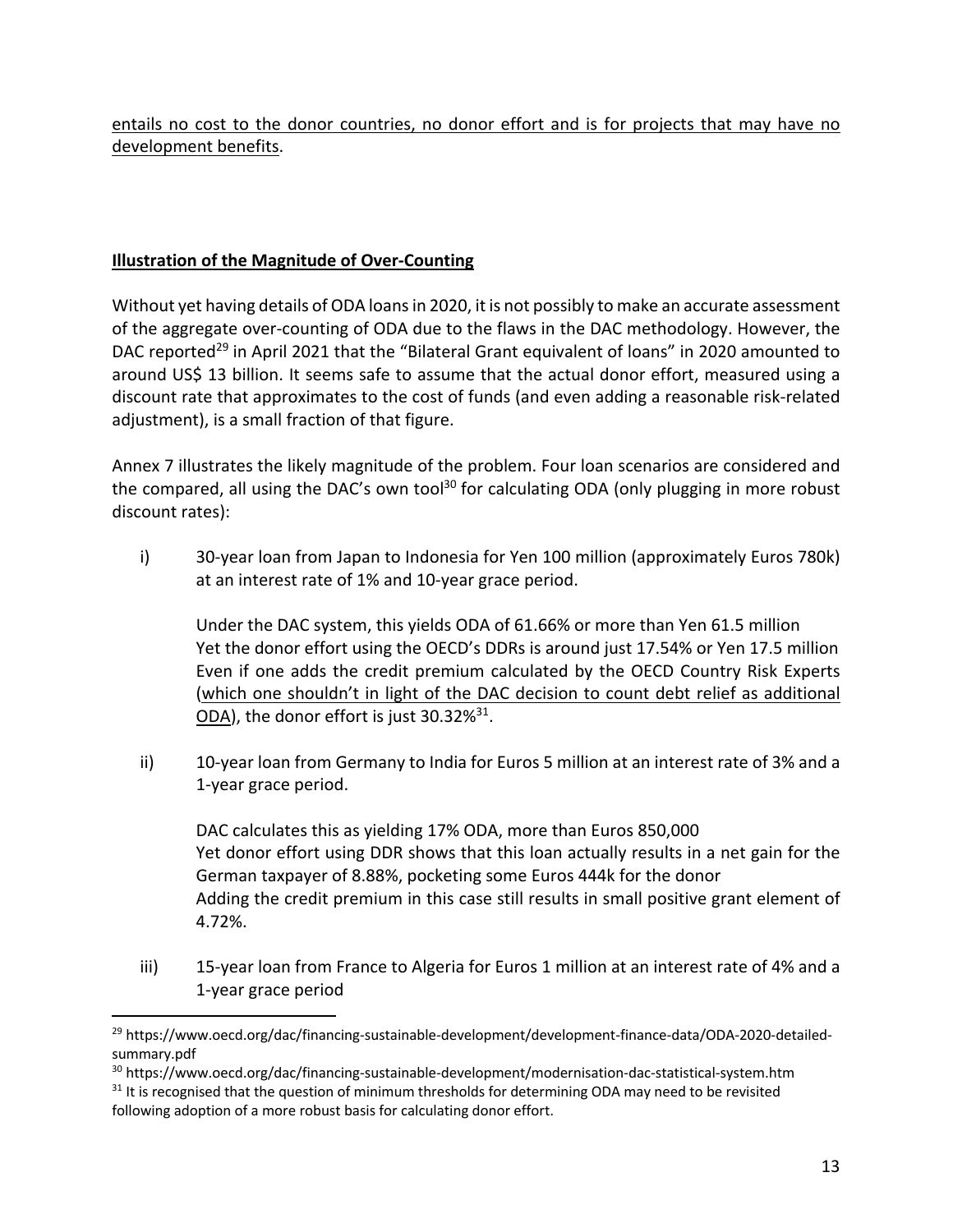DAC calculates this as yielding 11.75% ODA, more that Euros 117,500 Using DDR donor is seen to get a net return (rather than cost) of 18.41%, bringing in around Euros 184k for the German taxpayer. Adding the risk premium, there is still "negative ODA" (i.e. A net gain to the taxpayer) of Euros 33,000

iv) 10-year loan from Spain to Honduras for Euros 4 million at an interest rate of 3% and a 1-year grace period (similar to the German loan above)

DAC calculates that this yields ODA of 17%, more than Euros 680k DDR shows that donor effort is again "negative" and Spanish taxpayers can expect a return of around Euros 355k. Due to the higher risk premium for Honduras, adding this to the discount rate yields

a small cost to the donor of 1.45% or around Euros 58,000, but this is below the threshold to count as ODA.

Hence, using these examples, the DAC calculates that these loans, totalling just under Euros 11 million, yield aggregated ODA of around Euros 2.1 million. Yet, using a more robust discount rate (in this case the DDRs used for determining the concessionality level of tied aid), only one of the loans has a positive grant element (of just Euros 133k) that would count as ODA. This illustrates the magnitude of the over-counting.

While using some different lenders, recipients, interest rates and profiles would yield lower differences, some would show even bigger differences between the ODA yielded under the DAC system and true donor effort.

## **VI. Impact on Climate Finance**

Perhaps of greatest concern is the impact of this methodology on climate finance.

In the run-up to COP26 in Glasgow, much attention was focused on the commitment of developed countries to mobilise US\$ 100 billion a year by 2020 (originally agreed in the Copenhagen Accord back in 2009) to address the mitigation and adaptation needs of developing countries. There was strong criticism from different quarters<sup>32</sup> about the continuing failure of developing countries to hit their agreed target, as well as accusations that the figures published by the OECD included double-counting, "greenwashing" and showed the diversion of existing development resources away from critical areas for poverty reduction.

While the \$100 billion is but a fraction of the resources needed by developing countries, it is a key element of the Paris Agreement, important both symbolically, as a clear commitment from

<sup>32</sup> https://dea.gov.in/sites/default/files/ClimateChangeOEFDReport\_0.pdf This "discussion paper" prepared by India's Ministry of Finance, was one of many such critical reports.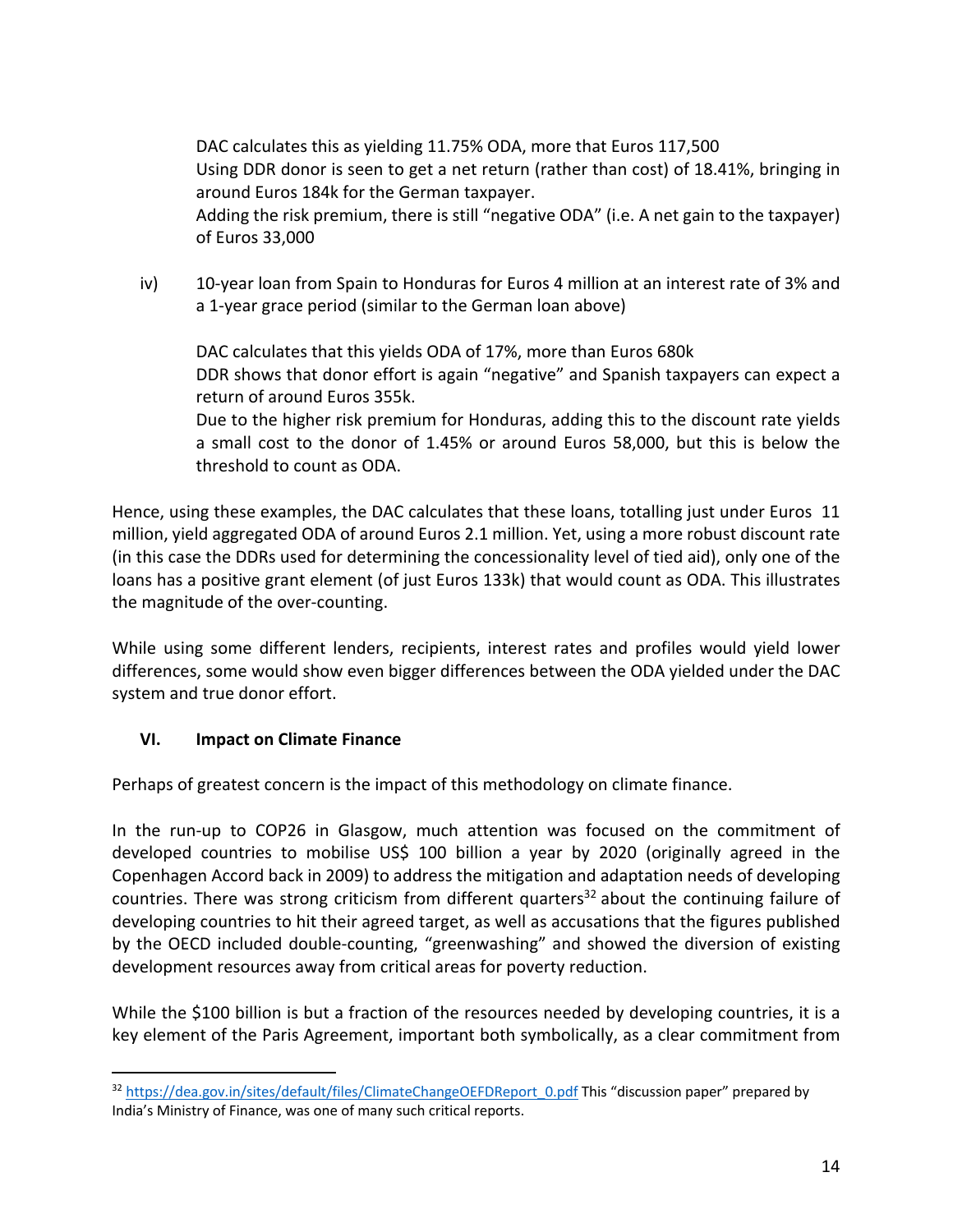developed countries to help finance the costs of climate change for countries less able to do so, and materially, as it can help to leverage the vast resources needed from various sources.

The Independent Expert Group on Climate Finance Report<sup>33</sup> was clear about the importance of bilateral finance in the context of this commitment:

*"Bilateral climate finance is the source of almost all commercial climate finance and is vital to shore up the integrity, solidity and predictability of finance flows for adaptation and mitigation action to support developing countries, and to help scale up other sources of finance."*

However, like other commentators, the Expert Group regretted the dwindling proportion of climate finance provided in the form of grants, even to the poorest countries, compared with loans. It stated that the figure of just over \$12 billion in grants "falls far short of what is needed"; and argued that this figure should ideally treble by 2025. And, on the eve of COP26, the UK Parliament issued a note<sup>34</sup> lamenting that most public finance for climate change is now provided as loans, recording that "loans have increased from US\$19.8 billion in 2013 to US\$44.5 billion in 2019, 71% of the public climate finance provided in 2019".

In its Climate Finance Shadow Report 2020<sup>35</sup>, Oxfam also criticised the growing proportion of climate finance provided in the form of loans rather than grants, noting the ethical and financial issues:

*"The world's poorest countries and communities should not be forced to take out loans to protect themselves from the excess carbon emissions of rich countries. Finance that should be helping countries respond to climate change should not be harming them by contributing to rising – and in many cases, unsustainable – debt levels".*

It does indeed seem wrong to saddle developing countries with debts for costs of adapting to a climate crisis not of their making and for cleaning up the damage it causes. They may well ask where is the "polluter pays principle" here?

Of course, the DAC is not responsible for the broader concerns around climate finance, including the lack of a clear definition in the UNFCCC of what counts towards the \$100 billion. However, the DAC is responsible for setting up a system where donors are financially incentivised to extend loans rather than grants, by allowing them to claim significant ODA for little or no effort from their taxpayers.

<sup>33</sup> https://www.un.org/sites/un2.un.org/files/100 billion climate finance report.pdf

<sup>34</sup> https://commonslibrary.parliament.uk/cop26-delivering-on-100-billion-climate-finance/

<sup>35</sup> https://oxfamilibrary.openrepository.com/bitstream/handle/10546/621066/bp-climate-finance-shadow-report-2020-201020-en.pdf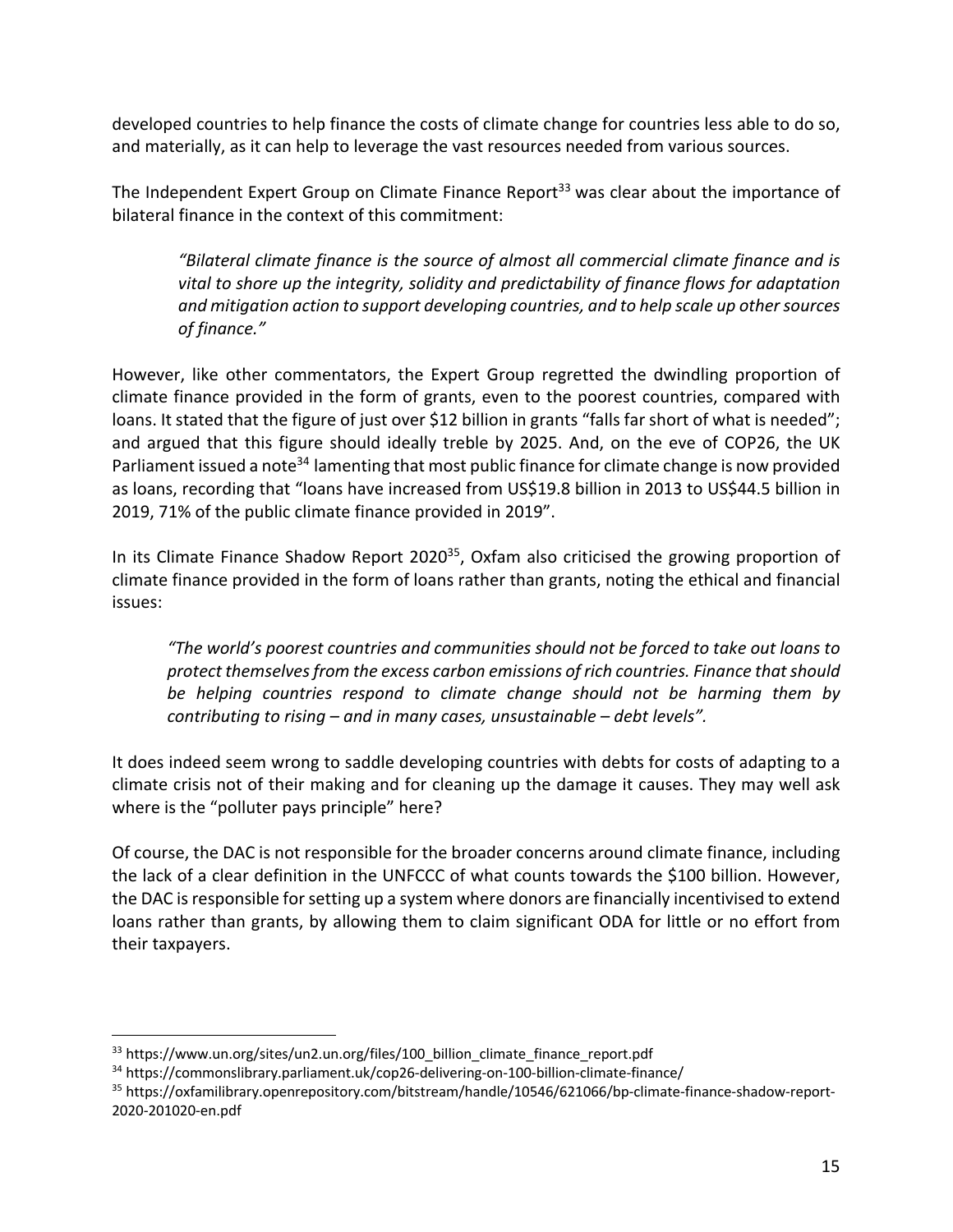Indeed, while Oxfam has "estimated 40% of public climate finance is non-concessional", that figure would be far higher if a lower discount rate, reflecting more accurately true donor effort, were used to calculate concessionality.

Moreover, the preponderance of ODA loans (instead of grants) being extended as climate finance makes blended finance and the involvement of the private sector more difficult, as developing countries are becoming "over-extended" and suffering from debt stress through the ODA loans they are having to service.

While it cannot be definitively shown that the growth of Governmental loans rather than grants in climate finance is a direct result of the DAC's grant equivalence system, the new methodology certainly provides an incentive for governments to provide ODA in this way.

The result is that developing countries are being made to pay for a climate change that they did not cause, while OECD countries are claiming credit for aid that they have not given. This seems to be the antithesis of climate justice.

#### **VII. A Different Approach**

In light of the foregoing, firstly a new method for calculating the grant equivalent in loans needs to be instituted urgently, based on a discount rate that accurately reflects donor effort.

In the early 2000s, the OECD development community spoke a great deal about the need for more "policy coherence". Indeed, I led the creation of the Organisation's horizontal work programme on Policy Coherence for Development. In this connection, the DDRs of the OECD, used for the purpose of calculating the concessionality of tied aid, are already accepted by OECD governments as a good proxy for the funding costs of government (in fact, with the addition in the calculation of the CIRRs of 100 basis points to long term bond yields<sup>36</sup>, even these are arguably too high). Adoption of discount rates based on the DDRs would reduce the "incoherence" of the current OECD approach to counting ODA in loans.

With respect to credit risk, a decision is needed either to price this in the discount rate OR to allow the costs of debt relief to count as ODA. You cannot do both. If the current practice of allowing debt relief costs to count as ODA is changed, a new methodology for pricing credit risk in the discount rate needs to draw on the work undertaken elsewhere in the OECD and by professional credit risk agencies to ensure the margin reflects more accurately the risks.

<sup>&</sup>lt;sup>36</sup> During a review of the CIRRs in the late 1990s, the rationale for the 100 basis point margin could not be definitively established. Some argued that it represented "warehousing costs", others that it was to cover administration. The most likely conclusion was that the 100 bp was a proxy estimate of the margin between the cost of finance for a government and a first-class borrower (e.g. an established bank). In any case, there seems to be no rationale for including it when setting a discount rate based on donor cost of funds (when the loan is in their own currency).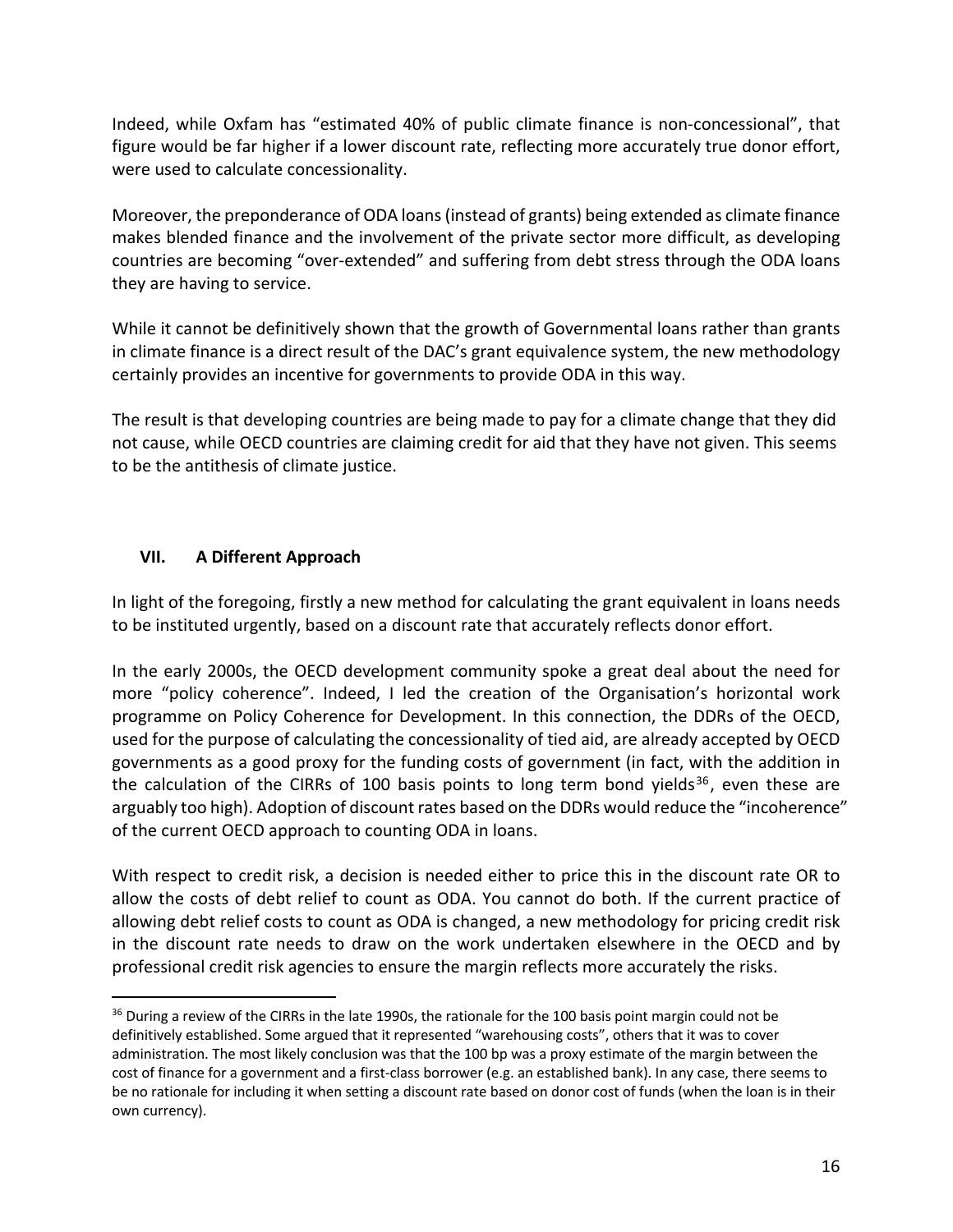Finally, the policy of counting the costs of debt relief related to non-developmental loans should be stopped.

#### **VIII. The Road to Change and the Role of the DAC**

The impact on climate finance, at this critical juncture, means that this issue cannot be left to the DAC review scheduled for 2023. It needs to be addressed now. And the international community needs to reflect carefully and urgently whether a body comprising only donor countries has revealed an institutional conflict of interest in the way that it has exaggerated so massively ODA in loans.

Taken together, the shortcomings of the grant equivalent methodology adopted by the DAC, combined with the decision to add ODA for the costs of debt relief for both ODA and non-ODA result in the systematic inflation of ODA statistics, making donors appear far more generous than they are. It is hard to believe that the most egregious flaws in the ODA methodology are not known to the DAC Secretariat, especially as other OECD colleagues have developed robust mechanisms for calculating the concessionality level of tied aid (since 1992) and for calculating country credit risk for medium- and long-term export credits (since 1997).

Of course, it is recognised that the determination of what constitutes ODA and the methodology for how it should be counted are consensus decisions made by the members of the DAC. But this surely raises the most fundamental question: why is the definition and counting of ODA tasked to a committee comprising only donor countries, who are, arguably, collectively "incentivised" to demonstrate their largesse and generosity in terms of the aid they provide, without any developing countries in attendance to ensure accuracy and robustness? In an age of supposed country ownership for their own economic development, this looks anachronistic. Even if one doesn't consider the DAC to have an institutional conflict of interest in calculating ODA given its membership, it is hard not to conclude that it has forfeited its authority in this area given its inability to put in place a robust methodology for doing so.

*Recommendation 6: The task of defining and calculating ODA should be considered by an experts' group with the requisite knowledge and experience to analyse the relevant issues and develop a sound methodology drawing on international best practice. Implementation and reporting could then be passed to an independent organisation that is free from political control.*